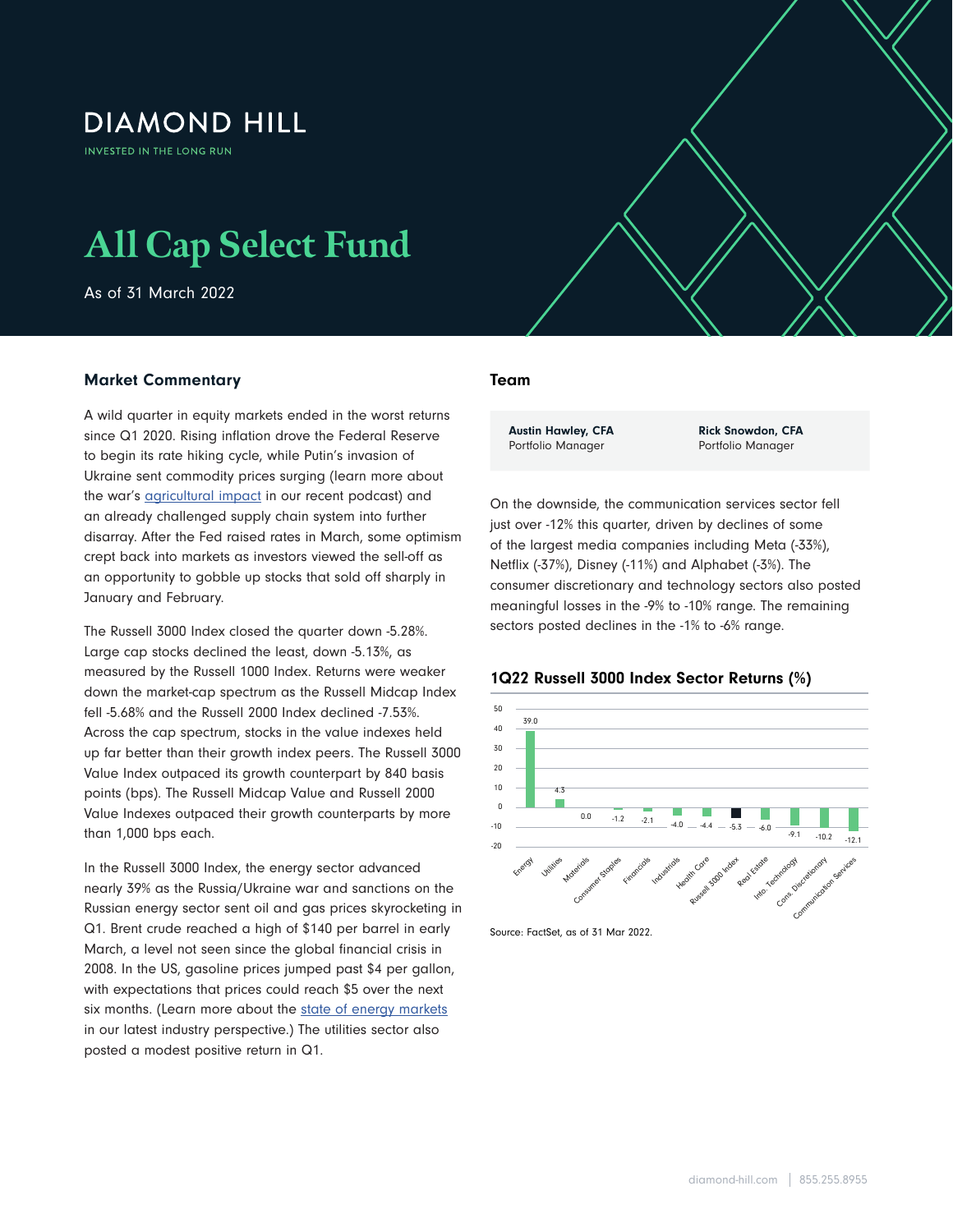#### Performance Discussion

During a volatile quarter, the portfolio held up meaningfully better than the Russell 3000 Index. In the technology sector, we benefited from the relative strength of our holdings as well as our underweight exposure to a sector that took a beating in the first half of the quarter. In a similar vein, our outsized investment in the financials sector was beneficial and our stocks meaningfully outpaced those in the index. We also had positive stock selection in the communication services, health care, materials and industrials sectors. The largest headwind for us in Q1 was our lack of exposure to the energy sector.

On an individual holdings basis, top contributors to return included mobile game developer Zynga, property and casualty insurance company Alleghany and shipping and transportation company Kirby. Both Zynga and Alleghany were the targets of M&A activity during the quarter. Video game company Take-Two announced its acquisition of Zynga, which is expected to close by the end of Q2, and diversified holding company Berkshire Hathaway announced its plans to acquire Alleghany. Kirby, the largest tank barge operator in the US, benefited as the Omicron wave receded in North America and the demand for energy continued to recover. Increasing demand for hydrocarbon distillates and general industrial activity also boosted Kirby's share price.

Other top contributors included property and casualty insurance company American International Group and mortgage servicing company Mr. Cooper Group. AIG continued to execute on its turnaround of the global property and casualty business, showing underwriting margin improvements during the quarter. Mr. Cooper Group continues to perform well fundamentally, even with the prospects of a challenging mortgage originations market. Its balanced business model between originations and servicing should position the company well in the quarters ahead.

Among our weakest stocks were Meta Platforms, KKR & Co. and V.F. Corporation. The share price of Meta (Facebook's parent company) declined significantly as the company reported a slight miss in earnings and provided guidance for a weak 1Q22. Meta also highlighted that competition from TikTok has been impacting user engagement in its apps. In our view, the company is taking the proper steps and investing heavily in ramping up its "Reels" feature, which competes with TikTok. Meta's stock is trading at a meaningful discount to our estimate of intrinsic value, and we expect the company to retain its attractive network

economics and manage competition and user privacy concerns well without impairing the value of the business over the long term.

With private equity firm KKR, investors seemed concerned about the elevated valuations and leverage in private markets, especially during times of equity market volatility. In addition, while KKR's recent quarterly results were solid, the company's assets under management (AUM) growth was modest, and earnings were partially driven by a one-time sale of Origis Energy. In our view, the current share price implies flat AUM growth going forward, which we believe is too pessimistic. We continue to believe KKR is wellpositioned to benefit from institutional investors increasing allocations to private markets and concentrating capital with managers who have strong brands and performance.

Apparel and footwear company V.F. Corporation underperformed due to the longer-than-expected recovery for its Vans brand, elevated freight costs dampening gross margin and its modest exposure to the slowdown in China. The company's remaining brands are performing well. Although consolidated results have been choppy, we believe management is making the right strategic decisions for future profitable growth.

Other bottom contributors included global consumer apparel manufacturer Hanesbrands and Las Vegas casino operator Red Rock Resorts. The share price of Hanesbrands pulled back in Q1 due to concerns around the impact cost inflation might have on future profitability despite solid quarterly results and increased longer-term financial targets. As with other apparel companies, the market is growing increasingly concerned with the potential of a consumer spending slowdown and return of promotional activity. Hanesbrands continues to trade at an attractive discount to our estimate of intrinsic value based on the opportunity to grow its Champion brand and for the innerwear segment to consistently achieve modest growth. Red Rock Resorts' stock took a breather in Q1—following an extremely strong 2021 return—as Omicron concerns and inflationary risks related to the company's Durango development weighed on investors' minds.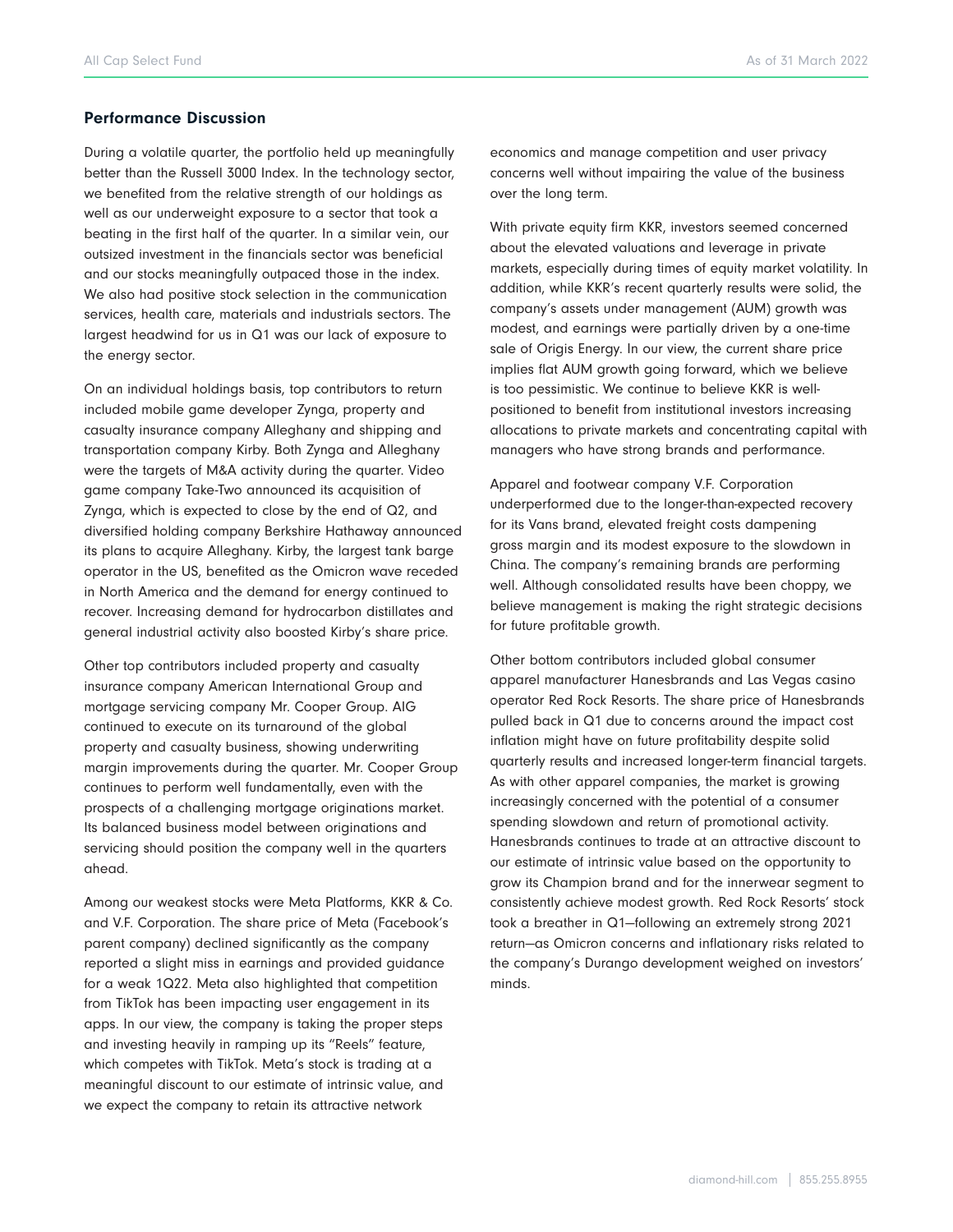### Portfolio Activity

The market environment in Q1 provided a meaningful opportunity for us to initiate positions in high-quality names that sold off indiscriminately during the quarter and were trading at prices we haven't seen in quite some time. Alphabet and Amazon are two examples. Alphabet, which owns Google and other products, sold off as the expected rise in interest rates by the Federal Reserve drove what we viewed as excessive investor pessimism. We believe these headwinds are temporary and expect Google's search engine advertising, YouTube advertising and other initiatives to continue driving revenue growth over the long term.

Amazon, one of the leading providers of public cloud services and online retailing, is a rapidly growing business that has been investing heavily in infrastructure and content to improve its customer experience. These investments have obscured the magnitude of sustainable free cash flow as well as the attractive valuation of the business relative to peers.

Lancaster Colony Corporation was another new addition in Q1. It is a food manufacturer that produces and markets specialty consumer food products, including refrigerated dressings and dips, frozen breads and bagel bites, and shelf-stable sauces, dressings and croutons. Lancaster also holds retail licenses to sell branded items for foodservice accounts, such as Olive Garden, Buffalo Wild Wings and Chick-fil-A, to name a few. The company enjoys strong competitive positions in its product categories and is financially strong. Near-term headwinds—increased commodity and freight costs—have hampered the stock in recent months giving us an opportunity to initiate a position at an attractive discount to our estimate of intrinsic value.

We exited our positions in AbbVie and Pfizer, taking advantage of share price appreciation to lock in gains and redeploy capital to opportunities trading at a wider discount to our estimates of intrinsic value. We also exited Seaboard Flour, Cognizant Technology Solutions, Mondelez International and Boston Scientific in favor of more attractive opportunities.

#### Market Outlook

After a strong rebound in 2021, global GDP growth is expected to moderate in 2022, with the potential for additional pressure from lingering supply chain disruptions, higher oil prices and other impacts from Russia's invasion of Ukraine. Despite these headwinds, corporate earnings are expected to continue making new highs in 2022.

The sharp economic rebound in the US, along with unprecedented fiscal and monetary stimulus, an uptick in wage growth and instances of supply/demand tightness, has resulted in elevated inflation levels. The Federal Reserve has started to raise interest rates and end quantitative easing but may need to be more aggressive if inflation persists at elevated levels, which could be a headwind for equity markets.

Russia's invasion of Ukraine has the potential to disrupt the flow of exports from these countries, which may impact global supplies and prices for a wide variety of end markets. The potential impact to individual businesses varies, and we are monitoring these risks closely.

While the year-to-date pullback in equity markets has created some investment opportunities, broad market valuations remain above historical averages. From current levels, equity market returns over the next five years are likely to be below historical averages.

Our primary focus is always on achieving value-added results for our existing clients, and we believe we can achieve better-than-market returns over the next five years through active portfolio management.